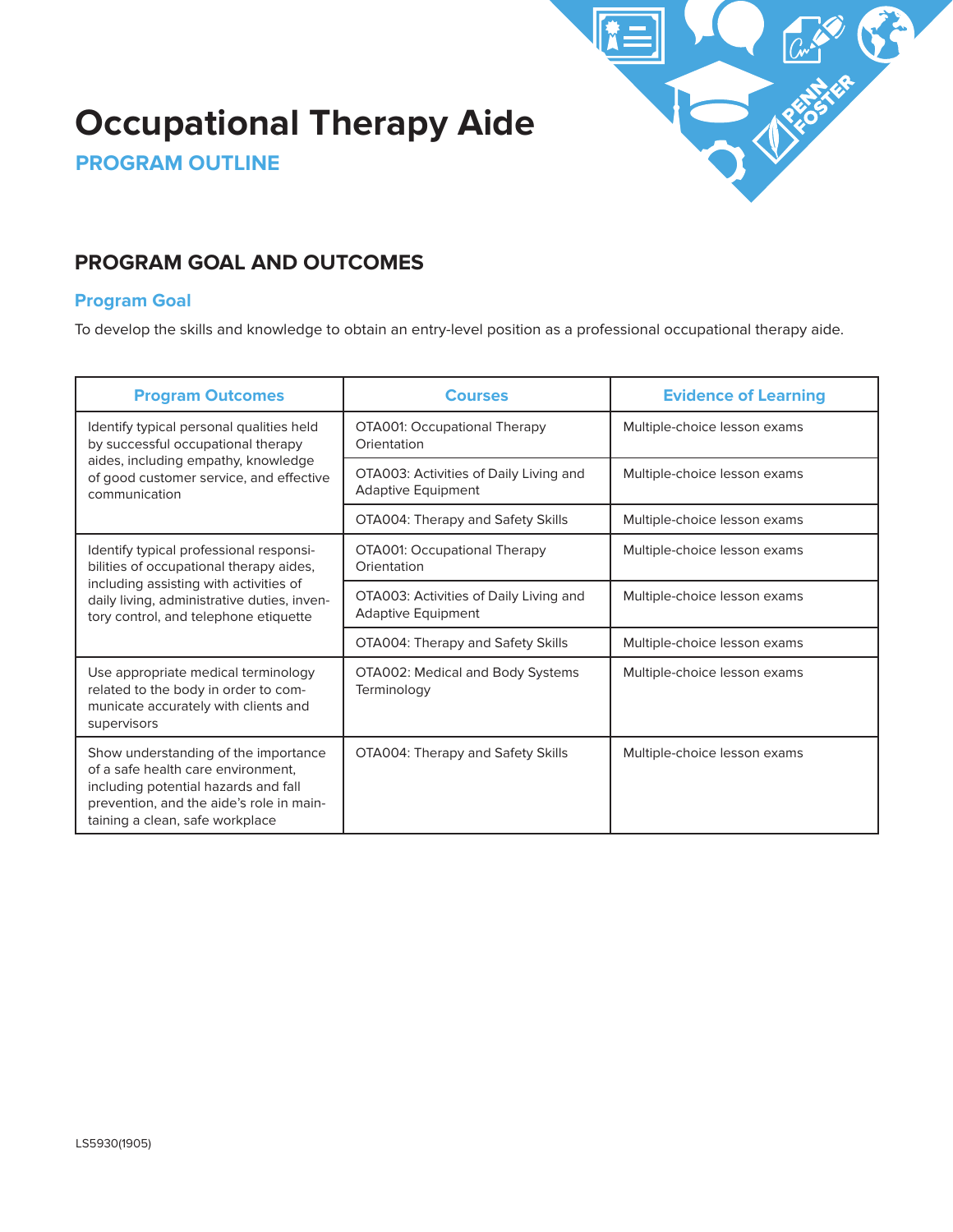# **PROGRAM STRUCTURE**

# **SYP101: Starting Your Program**

Lesson 1 **Starting Your Program**

# **OTA001: Occupational Therapy Orientation**

| Lesson 2 | Introduction to Occupational Therapy   |
|----------|----------------------------------------|
| Lesson 3 | The Physical/Occupational Therapy Aide |

# **OTA002: Medical and Body Systems Terminology**

| Lesson 4 | <b>Introduction to Medical Terminology</b> |
|----------|--------------------------------------------|
| Lesson 5 | <b>Body Systems Terminology</b>            |

# **OTA003: Activities of Daily Living and Adaptive Equipment**

| Lesson 6 | <b>Activities of Daily Living</b> |
|----------|-----------------------------------|
| Lesson 7 | <b>Adaptive Equipment</b>         |

# **OTA004: Therapy and Safety Skills**

| Lesson 8  | <b>Therapeutic Treatment</b>           |
|-----------|----------------------------------------|
| Lesson 9  | <b>Customer Service</b>                |
| Lesson 10 | <b>Workplace Health and Safety</b>     |
|           | <b>Clinical Work Experience Option</b> |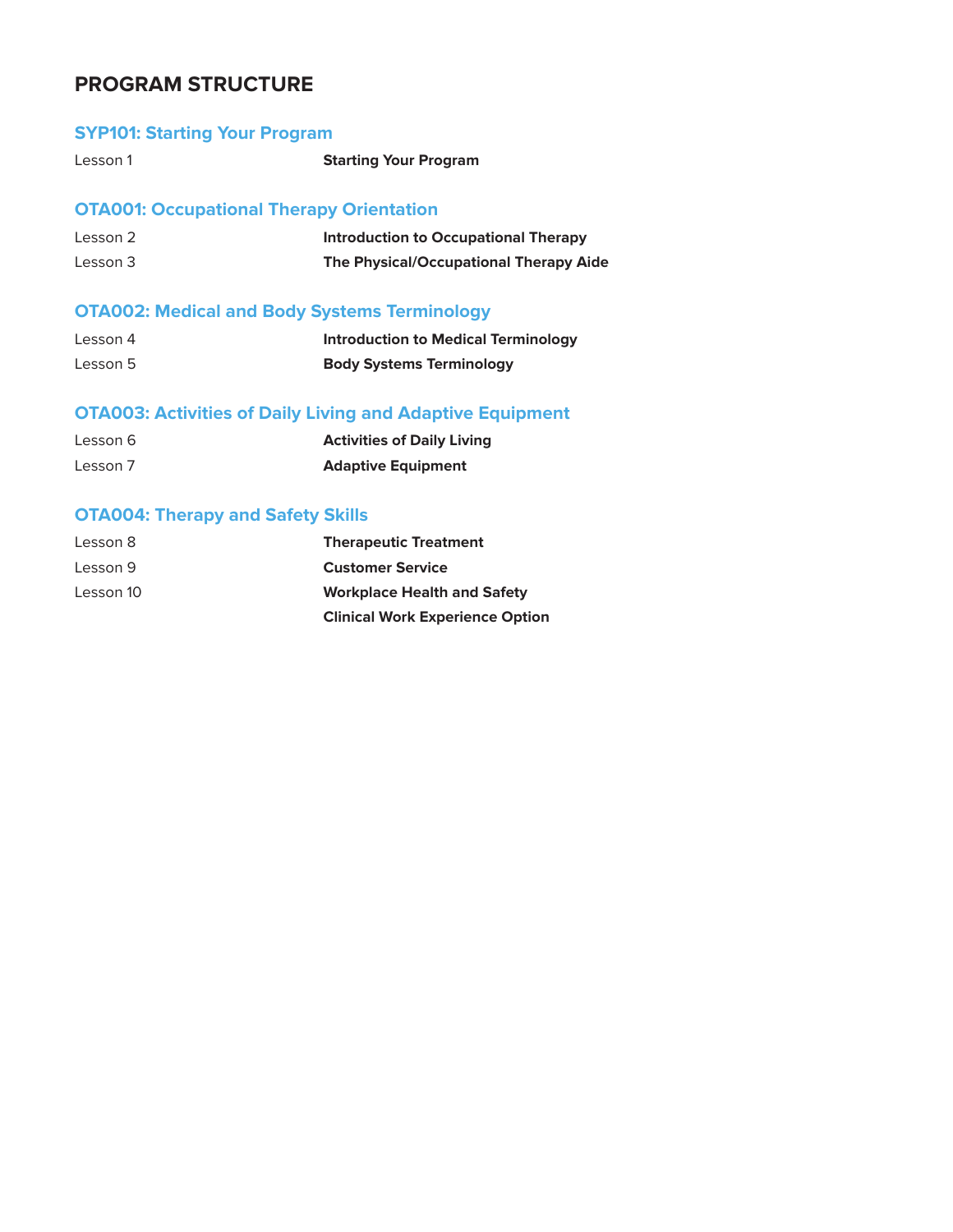# **COURSE DESCRIPTIONS AND OBJECTIVES**

#### **SYP101: Starting Your Program**

Develop the necessary skills to ensure your success in the program. Learn how you can improve your study skills, so you're able to use a number of tools that will help you to be successful.

By the end of this course, you'll be able to

- O Use helpful resources, such as the Virtual Library and tutoring services.
- O Develop important study and time management skills.
- O Identify your preferred study aids and learning styles.
- O Outline a plan for completing your program and the goals you want to achieve.

### **OTA001: Occupational Therapy Orientation**

This course will introduce you to the history and purposes of occupational therapy, and it will explain common administrative and clinical tasks that occupational therapy aides may be expected to perform.

By the end of this course, you'll be able to

- O Identify the origins, roles, and responsibilities of occupational therapy team members.
- O Explain the aide's role in regard to administrative and clinical tasks.

#### **OTA002: Medical and Body Systems Terminology**

This course will introduce you to the basics of medical terminology, and it will provide an overview of various body systems, discuss how these body systems work together, and describe common disorders associated with each system.

By the end of this course, you'll be able to

- O Define medical terms and their connection to human body regions and structures.
- O Explain various body systems and common body system disorders.

#### **OTA003: Activities of Daily Living and Adaptive Equipment**

This course will discuss activities of daily living (ADLs), including ADLs common to each developmental stage, and it will describe adaptive equipment that can be used to help people perform these activities.

By the end of this course, you'll be able to

- O Describe activities of daily living (ADLs) as they relate to each developmental stage.
- O Explain what adaptive equipment is and how it contributes to independent living.